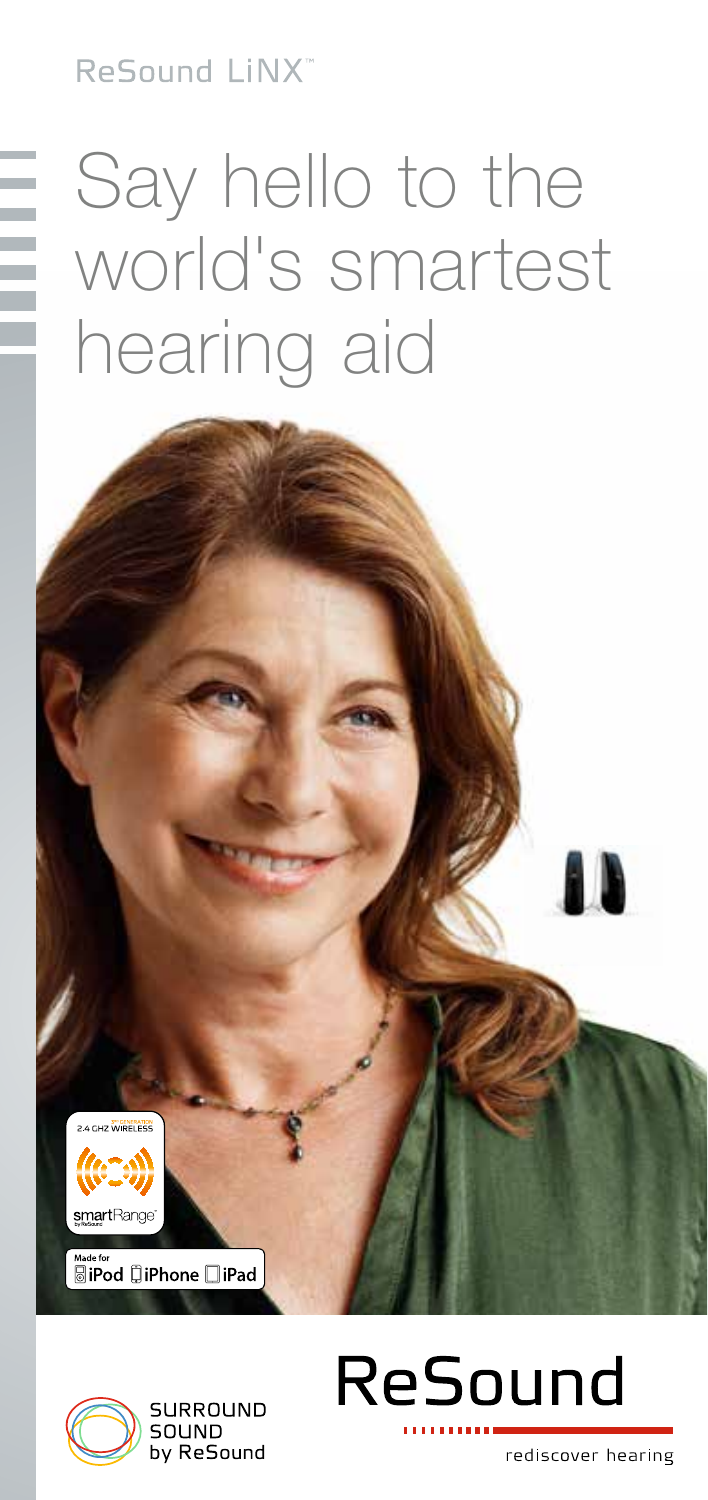

### Imagine a new kind of hearing aid that lets you hear more of everything.

And everything you hear is vivid, natural. Imagine speech that's clear, strong and easy to understand. No matter where you are. What you're doing. Or who you're listening to.

Imagine a video call with a loved one on your iPhone. Or watching a favorite film on your iPad. Listening to the music that moves you – on your iPod touch. All through hearing aids that work like wireless stereo headphones.

Imagine a hearing aid personalized to your every need. So small no one ever needs to know you're wearing it.

Imagine all that. And you've only just begun to imagine ReSound LiNX<sup>™</sup>.

ReSound LiNX™ is the new hearing aid made for your iPhone, iPad and iPod touch.

Visit www.resound.com/linx to experience the world's smartest hearing aid.

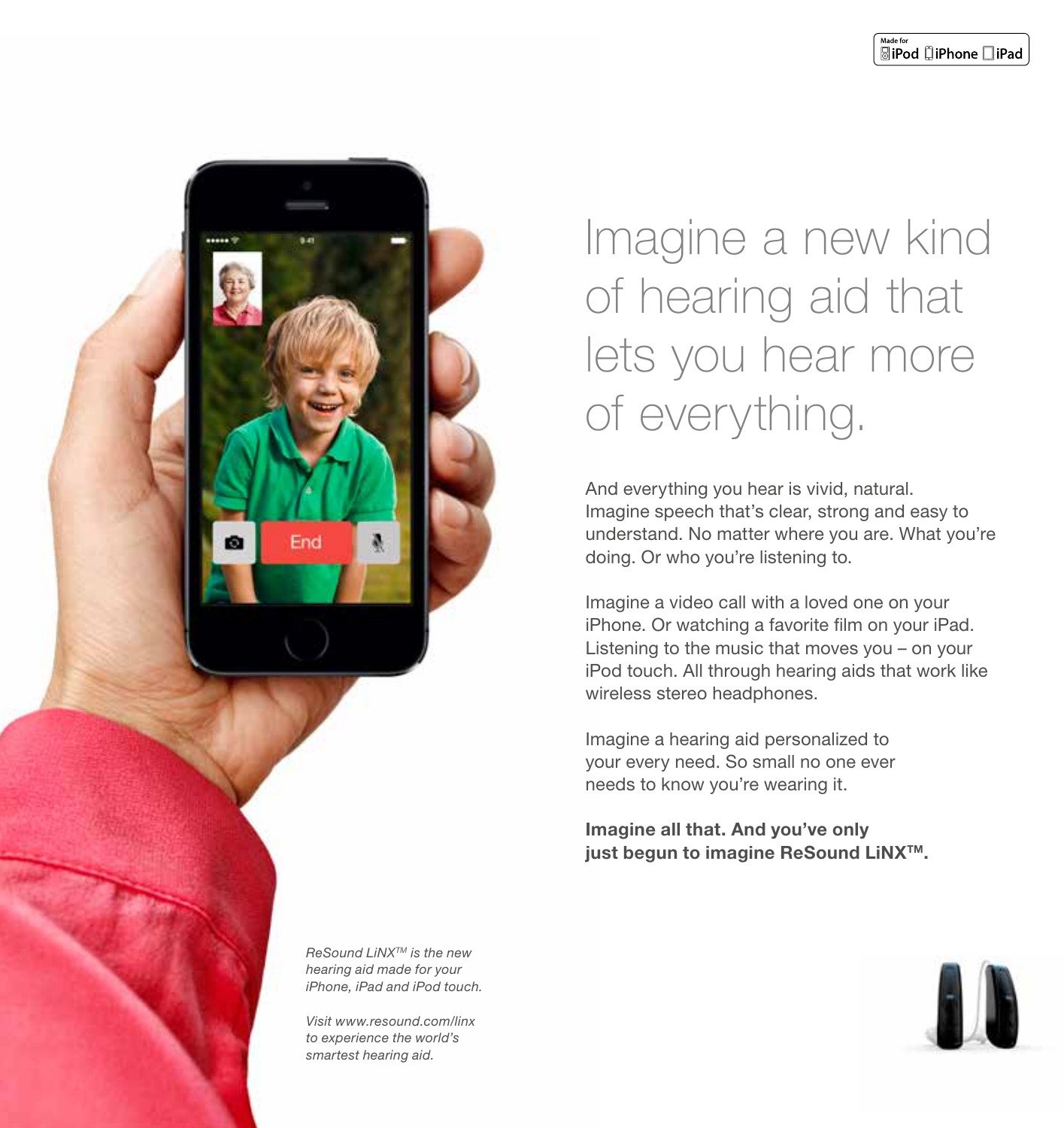

# "brilliant" It sounds so natural

In a recent independent study comparing premium products from five manufacturers, a panel of experienced hearing-aid wearers gave ReSound's sound quality top rating.\*

We think you will too. We also think you'll be able to relax and enjoy yourself in situations where it used to be tough – and tiring – to follow the conversation.

\*2013 Benchmark test, DELTA Senselab.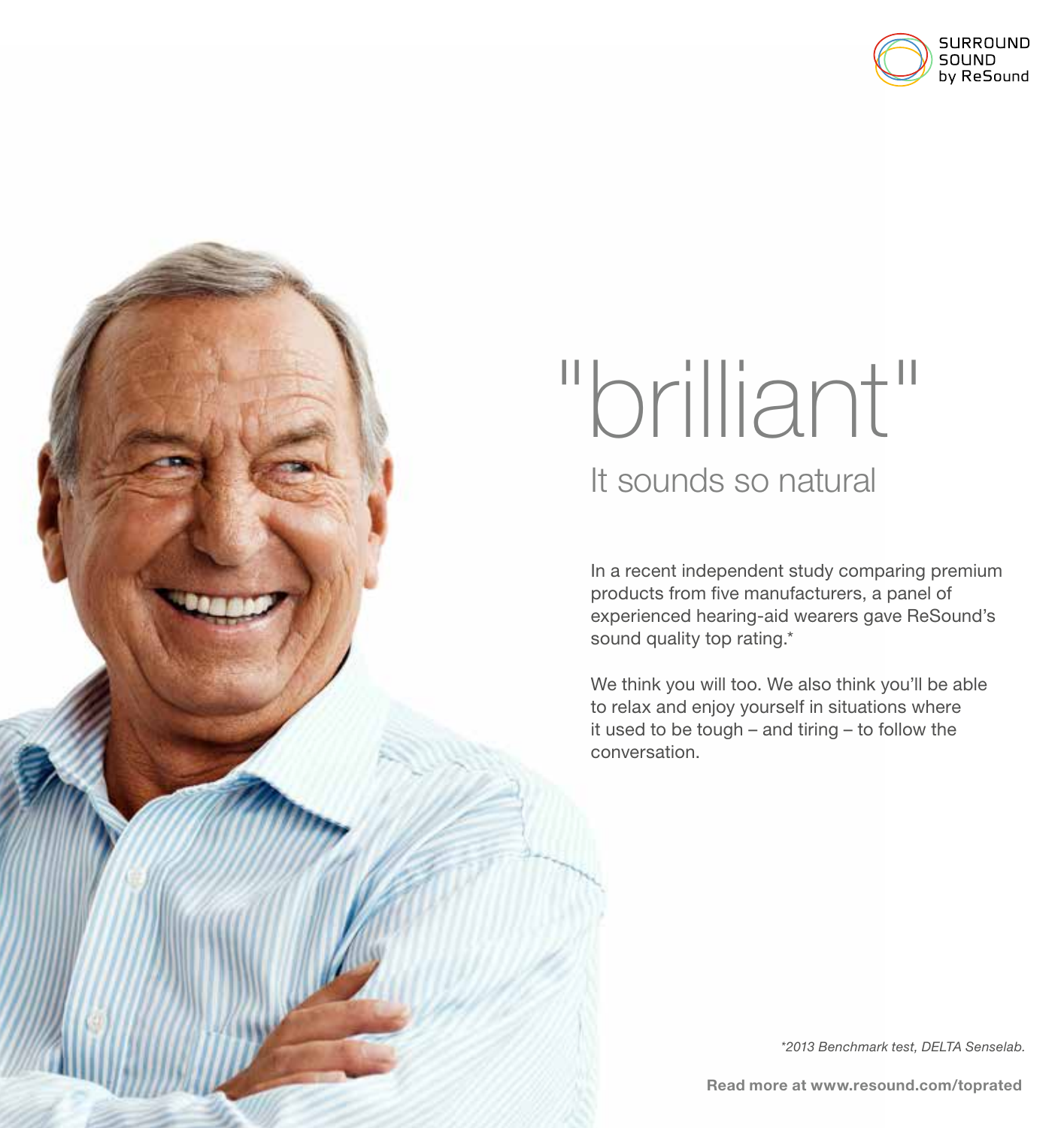### "no kidding" A direct connection to everything you love

ReSound LiNX<sup>™</sup> is the new hearing aid made to connect directly to your iPhone, iPad and iPod touch.\* So you can explore the endless possibilities of streaming telephone conversations, music and other kinds of highquality sound directly to your hearing aids.



\*ReSound LiNX is compatible with iPhone 5s, iPhone 5c, iPhone 5, iPad Air, iPad (4th generation), iPad mini with Retina display, iPad mini, and iPod touch (5th generation) using iOS 7.X or later. Direct streaming from iPhone, iPad and iPod touch is available with ReSound LiNX 9 and ReSound LiNX 7.

Read more at www.resound.com/linx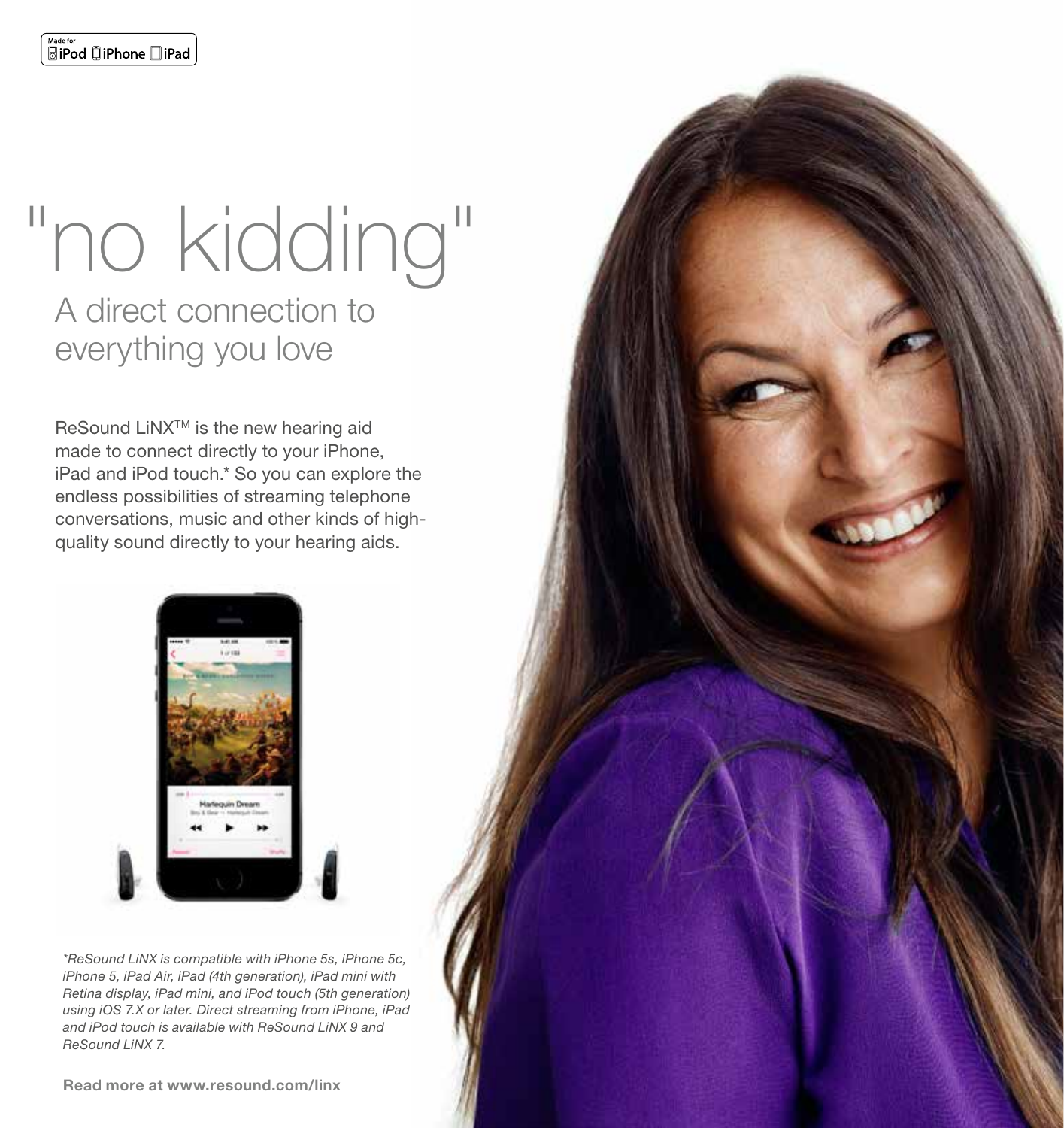## "incredible" Hear more than anyone

The ReSound Unite™ accessories let you hear things that even people with normal hearing have trouble catching. Like a quiet voice from across a crowded room. Or the radio in the kitchen – from your garden. You can even chat hands-free on your smart phone with anyone. Anywhere. Anytime.

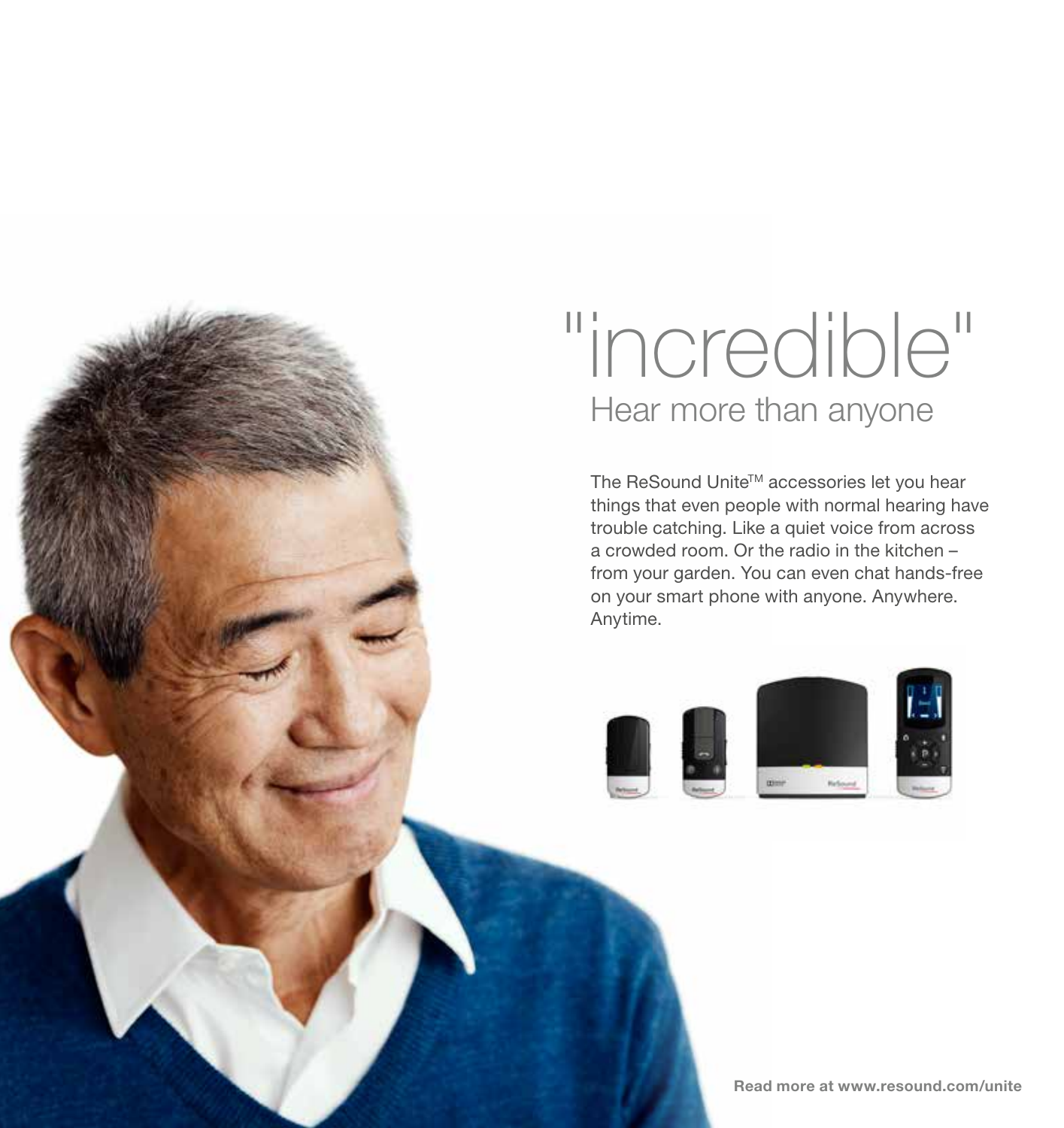### It'll look great on you



An all-new design lets you hide ReSound LiNXTM if you want to – or show it off if you'd rather. It's small and slim. And its curves hug the contours of your ear – for style, comfort and stability.



ReSound LiNX comes in two attractive designs. Our mini receiver-in-the-ear (RIE) is worn behind the ear with a thin tube that wraps discreetly along the front of the ear and ends with a tiny bud inside your ear. Our behind-the-ear model (BTE) model is slim and elegant, giving you great wearing comfort.



ReSound LiNX comes in a choice of 12 attractive colors (not shown in actual size)

\* The ReSound Smart app is compatible with iPhone 5s, iPhone 5c, iPhone 5, iPad Air, iPad (4th generation), iPad mini with Retina display, iPad mini, and iPod touch (5th generation), using iOS 7.X or later. Visit resound.com/smartapp for more information.

If you have an iPhone 4S or earlier, or an Android<sup>TM</sup> smartphone running 2.3.5 or later, you can use the ReSound Control app together with the ReSound Unite Phone Clip+. See www.resound.com/control

### Personalized just for you

#### The ReSound Smart™ app

Your hearing care professional customizes your ReSound LiNX to precisely match your hearing loss. And with the new ReSound Smart app, you can personalize and control your hearing aids from your phone – any time and in lots of ways.\*



Read more at www.resound.com/smartapp

#### It won't cramp your style

You might expect a hearing aid this good looking to be delicate, but ReSound LiNX is coated with iSolate™ nanotech, an ultrathin polymer shield that seals off every component from moisture, oil and dust. So it's rugged and durable.